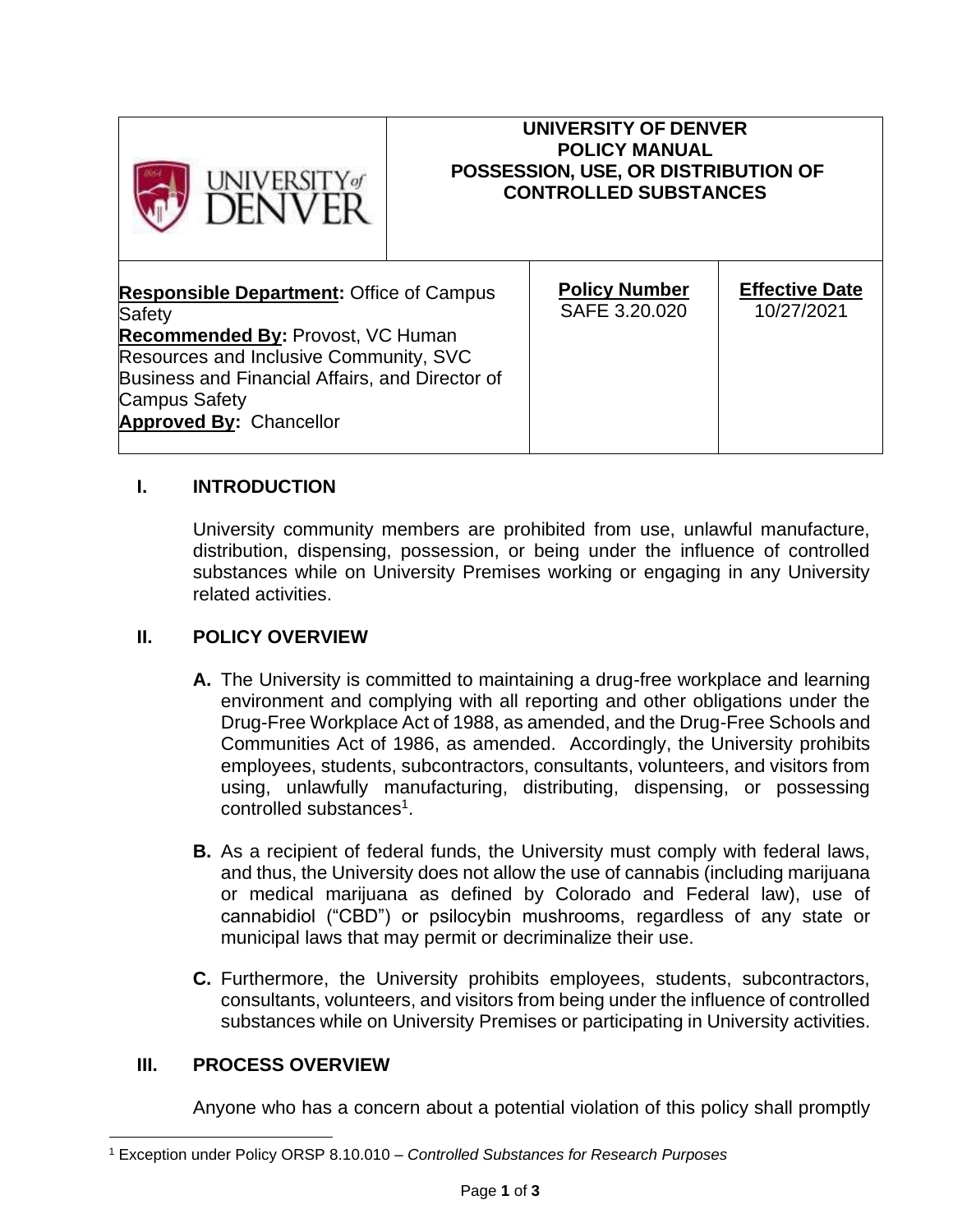contact the following resources for assistance:

- **A.** The Division of Campus Safety; and
- **B.** One of the following resources depending on the status of the community member:
	- **1.** For an employee, contact Human Resources and Inclusive Community and the employee's supervisor.
	- **2.** For a student, complete a report regarding the alleged policy violation to the Office of Student Rights and Responsibilities (SRR).
	- **3.** If a community member is acting as a student employee at the time of the alleged policy violation, contact the supervisor and complete a report to SRR.
	- **4.** If the community member is a subcontractor, consultant or visitor, contact the unit or individual who invited the person to campus.

If an employee's supervisor or Campus Safety has reasonable grounds to believe, based on personal observation or reliable reports of observations of others, that the community member may be under the influence of controlled substances, then the University may:

- **1.** Evaluate the community member's condition;
- **2.** Contact paramedics to evaluate the community member's condition and if necessary, transport them to the hospital;
- **3.** In the case of employees, conduct drug or alcohol testing, or conduct standardized field sobriety tests to determine if an employee is under the influence of controlled substances. Refusal to consent to such a test will result in the presumption that an individual is under the influence of a controlled substance and may lead to disciplinary action;
- **4.** Contact law enforcement;
- **5.** Provide transportation to the community member's home; or
- **6.** Require a non-residential community member to leave campus.

The University may discipline students and employees found to be in violation of this Policy or violation of applicable laws. The [Honor Code](https://www.du.edu/studentlife/studentconduct/honorcode.html) outlines the student conduct process and potential, and applicable outcomes when a student is found responsible for policy violations. Employee discipline for violation of this policy will be subject to applicable University policy and procedures, which may include, but is not limited to, suspension or dismissal of a student or immediate suspension or termination of an employee.

# **IV. DEFINITIONS**

**A. "Controlled Substances"** include all drugs and other substances that are considered controlled substances under the Federal [Controlled Substances Act](https://www.deadiversion.usdoj.gov/21cfr/21usc/811.htm) (CSA). Controlled Substances include cannabis (commonly referred to as marijuana or medical marijuana) and psilocybin mushrooms, and Cannabidiol (CBD), regardless of their legal status under Colorado state and City and